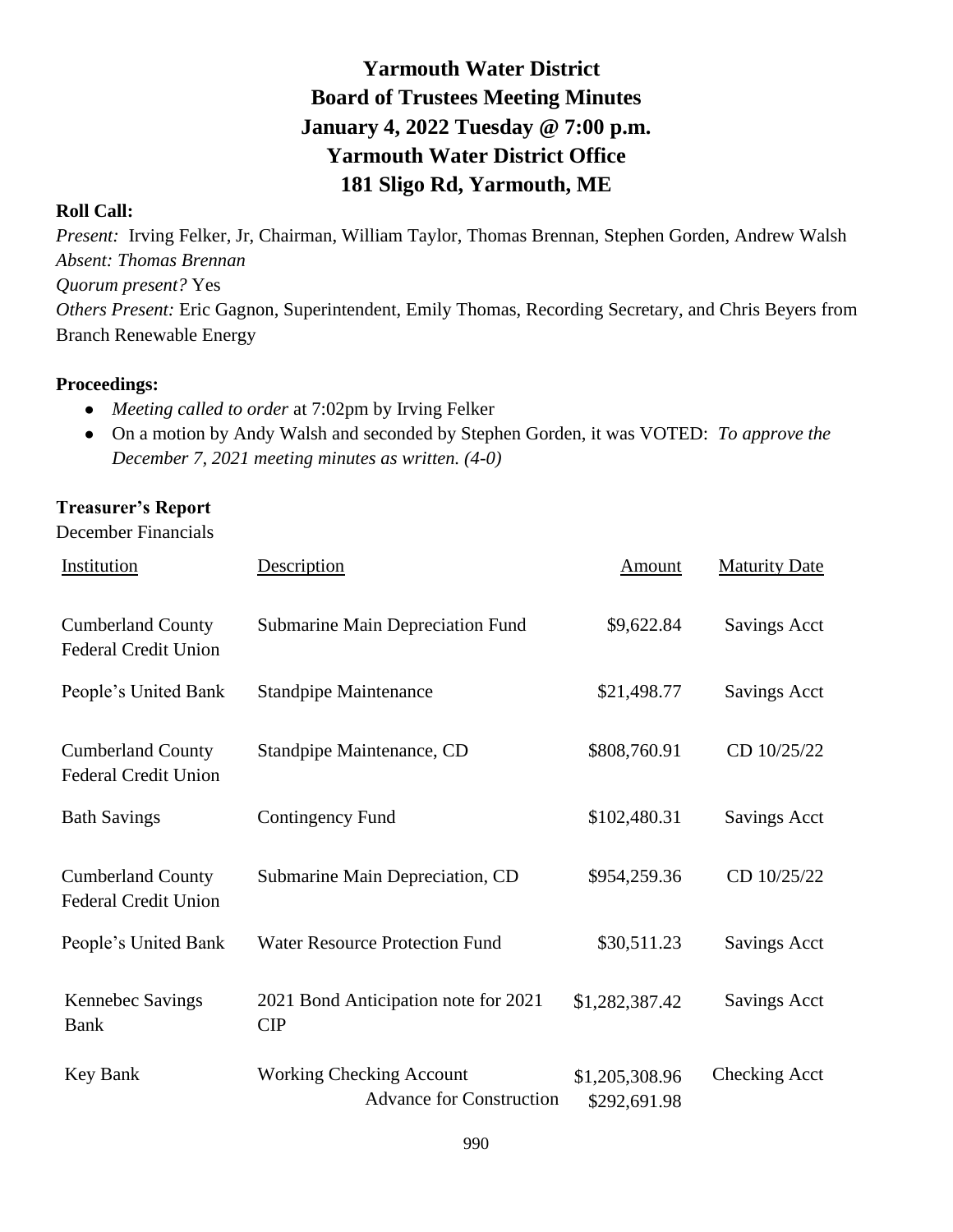#### Total Special Funds \$4,122,137.82

Supt Gagnon reported changes by the monthly contributions and interest on all accounts. The bond application note savings account has been updated.

On a motion by Andrew Walsh, seconded by Stephen Gorden it was VOTED: *To approve December Treasurer's Report as written.* (4-0)

The December disbursements were discussed. On a motion by Stephen Gorden and seconded by William Taylor it was VOTED: *To approve the December 2021 disbursements as written.* (4-0)

#### **Communications**

• Stephen Gorden brought up a meeting he had with the Gray Water District about board program education and Supt Gagnon agreed that it makes sense to do a program for this.

#### **Old Business**

- Solar Project, Chris Beyers from Branch Renewable Energy reported executing the lease option agreement in November, then the interconnection application was done with CMP on December 30th. The district is now officially in the queue on Elm Street, second in line, for this project. The code enforcement officer for NY was very much on board with the project; the pre-application meeting is scheduled for the February 8th North Yarmouth Planning Board meeting. Hoping to have construction start at the end of 2022.
- North Yarmouth Capital Improvements Project: Supt Gagnon reported that not a lot of progress has been done due to the holidays. The power was supposed to be turned on before Christmas, but it ended up being turned on today. Looks like it will be next week or the week after that pump testing and water flow will happen.
	- Andrew Walsh asked about the new school building being approved by the school board. He asked how the water main would work getting up Route 115 to go to the school. Supt Gagnon reported that he suggested running the water line along Route 115 and onto Gray Road due to proper development of the distribution system and future use benefits.

#### **New Business**

- Master Indenture and Borrowing Supt Gagnon reported that the master indenture was in place a while ago to help the district back up their borrowing and get a better rating by stating the district would pay back their borrowings, keeping a debt service ratio of 1.25 percent, and borrowing an extra payment for each borrowing to ensure financial capital. The district is in a good place financially and more predictable compared to when the master indenture was initiated. After talking with the auditor, the bond agencies were contacted about refinancing the 10-year-old 2012 bonds and removing the master indenture. As of now, the Master Indenture has been terminated and the extra payments for each borrowing has been applied to the principal. New debt service schedules have been circulated for borrowing and will save the District a fair amount of money for the remainder of the terms.
- Irving Felker suggested moving the monthly board meetings to the second Tuesday of every month due to the rush it takes to get all the data together before the meeting. Supt Gagnon suggested bringing it up in the charter to make this happen.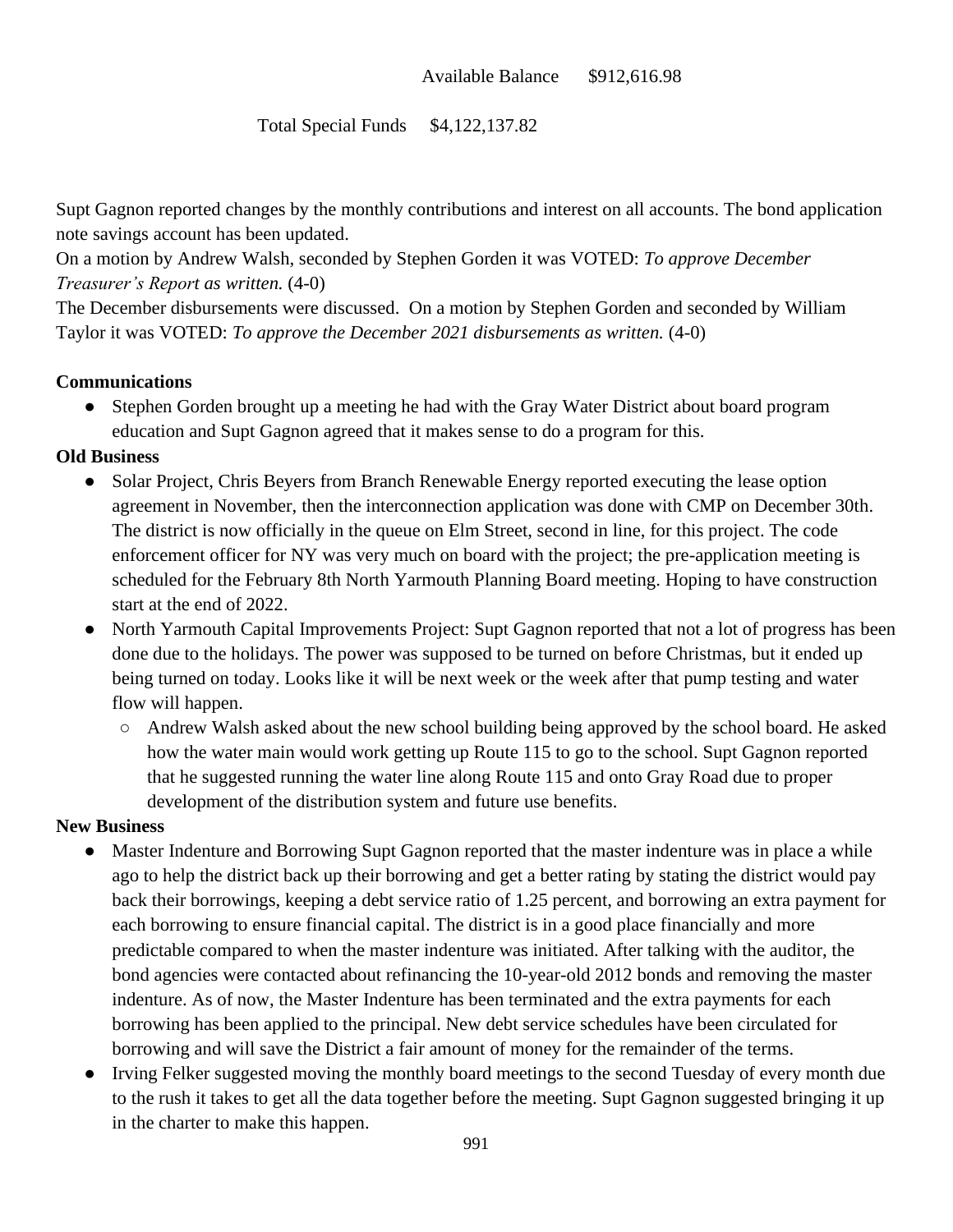Lead and Copper Rule Changes, Supt Gagnon reported that in the middle of December the new rule was passed. This rule states that the district has 3 years to pass into the Drinking Water Program inspector a lead service line inventory. Supt Gagnon has already been tracking this. Every time an operator goes into someone's home to check out a water issue, they have to go into the basement to check the service line at the foundation and make a note of the size and material. The DEP states they want to see the district replace the customer side of the service line if there is lead.

## **Operations**

- December 2021 Production Reports, Supt Gagnon reported it being a little higher than 2020. About a million gallons more in 2021. In early December there were a couple of leaks which could have had a small contribution to the increase in the trend as it did go back down at the end of the month.
- Electrical Pump Estabrook Well Supt Gagnon reported some minor issues with the well pump here. This pump is very old and when it was upgraded a lot of the old controls were left in place. Electricians are currently trying to troubleshoot it as it's showing as being called for use but not actually clicking on to be used.
- **Current Work:** 
	- Water Main Repairs
		- There was a 6-inch main break on Seaborn today that was fixed. Maine Rural water correlated the leak and the district ended up having to dig two excavations because it didn't quite correlate exactly where it was.
		- Bayview at Harbor View, this site has a similar circumferential leak and a similar repair and it went over well.
		- Village Center Estates NY all the water main, hydrants and services have been installed. No domestic service lines will be turned on until the booster pump is ready to go.

# **Other**

- Meeting with NY select board 12/21: Supt Gagnon and the District's Hydrogeologist attended the meeting as an informational presentation to inform folks how water quantity and quality of the aquifer is tracked through test wells. It was shown that even though it seemed like a dry couple of years, the water capacity was still really good.
- Auditors 1/6/22 are coming in for the first round to look at the district's books and financials. They will return again at the end of the month to finalize everything and set the annual meeting for this.

At 8:51p.m., on a motion by Stephen Gorden, seconded by Andrew Walsh, it was VOTED: *To adjourn the regular monthly meeting. (4-0)*

> Minutes submitted by: Emily Thomas, Recording Secretary

Minutes filed by:

Thomas Brennan, clerk